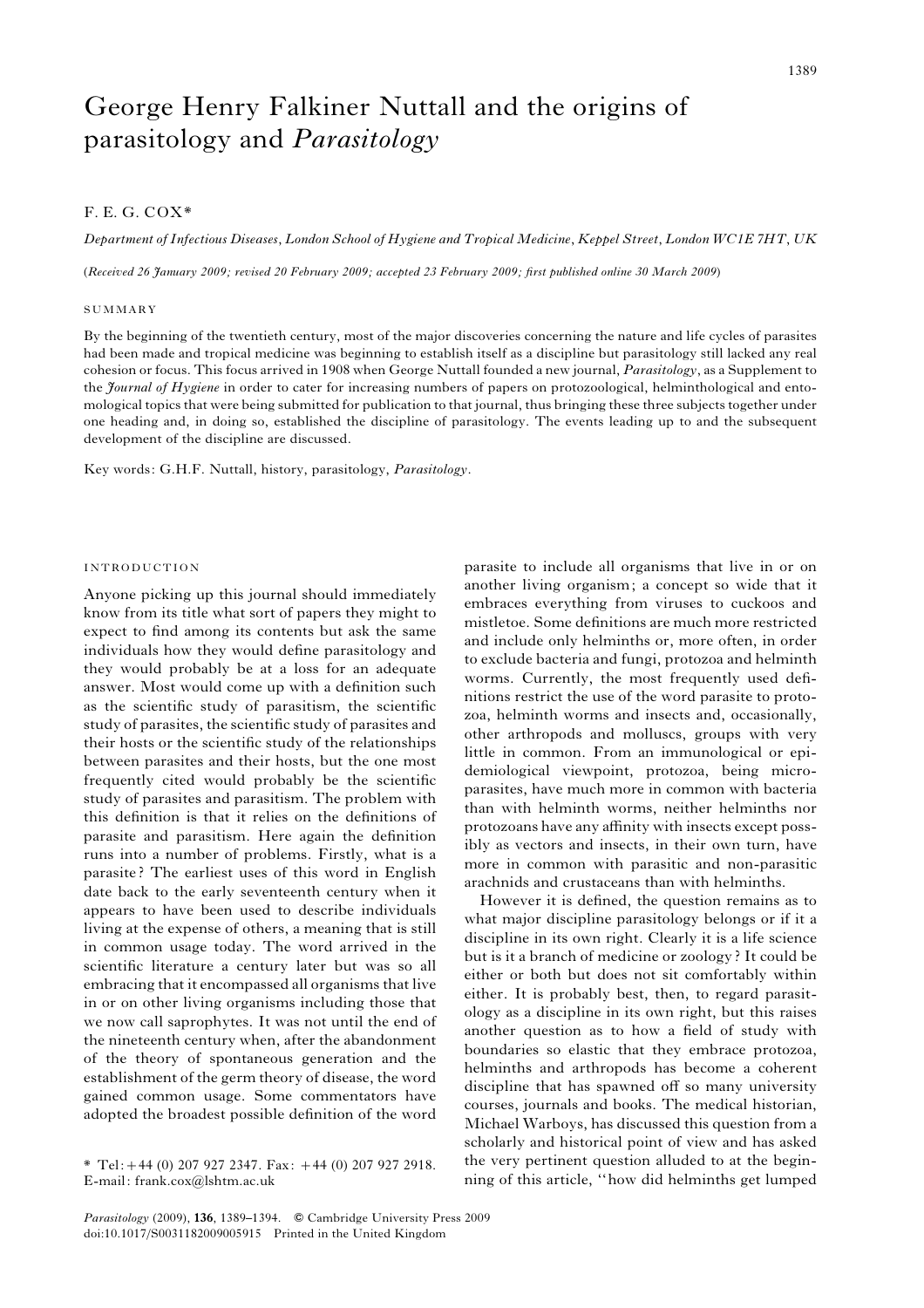together with protozoa in parasitology …?'' (Warboys, 1983). I should like to argue that this is due to one person in particular, George Henry Falkiner Nuttall, and the first issue of Parasitology in 1908.

## PARASITOLOGY AT THE TURN OF THE 19TH AND 20TH CENTURIES

Before exploring this thesis further it is necessary to look back at the period around the turn of the nineteenth and twentieth centuries. The theory of spontaneous generation, the destruction of which had begun in 1842 with the publication of Japetus Steenstrup's influential book On the Alternation of Generations and had experienced its last gasp with Gros's description of the production of parasitic worms by spontaneous generation in 1847, was to all intents dead by the middle of the nineteenth century (Farley, 1977). This escape from the straitjacket of the spontaneous generation dogma and the promulgation of the germ theories of the cause of disease that stemmed from the work of Louis Pasteur in the 1860s made it possible for scientists to recognize parasites as the causes of infection and not merely as non-causal associations between two organisms. These related events set the scene for a rational understanding of host-parasite relationships and opened up the possibility of a new and respectable science specializing in the study of parasites.

So rapid and comprehensive were the possibilities opened up by the liberation from earlier dogmas, and the rate at which new discoveries were being made, that many observers believe that the last few decades of the nineteenth century were the golden age of tropical medicine which itself became almost synonymous with the study of parasitic diseases as can be seen from a casual perusal of the first edition of Patrick Manson's monumental work, Tropical Diseases (Manson, 1898). However, to attribute the birth of parasitology to discoveries made in the field of tropical medicine does the subject a disservice. Helminth worms, or entozoa, had already been studied in a systematic way by many eminent zoologists, mainly in Britain and Germany prior to the discovery of microorganisms, and later became integral parts of all university zoology courses sandwiched between the coelenterates and annelids, something that persisted well into the second half of the twentieth century. To most zoologists, the parasitic helminth worms were merely interesting examples of a somewhat unsavoury way of life. Arguably the first British zoologist who can be recognized as a helminthologist was Thomas Spencer Cobbold (1828–1886), Professor of Botany and Helminthology at the Royal Veterinary College in London, whose prodigious output included papers on helminths and other parasites of veterinary, medical and academic interest. The science of

helminthology as we know it began with the discovery of the larval forms of Dracunculus medinensis in 1819, the incrimination of crustacean intermediate hosts in the life cycle of this worm in 1870, the discovery that mosquitoes transmitted filarial worms in 1877 and the discovery that snails were involved in

the life cycle of Fasciola hepatica in 1882. Protozoology had had an equally, but shorter, distinguished history beginning with the discoveries of Antony von Leeuwenhoek in 1681 and its massive expansion following Pasteur's discoveries and, with improvements in microscopical techniques, the discovery of more and more protozoa many of which inhabited the bodies of animals. The most significant advances in the field of protozoology, following Manson's incrimination of mosquitoes in the transmission of filarial worms, were the discoveries, all around the turn of the century, that ticks transmitted piroplasms, tsetse flies transmitted African trypanosomes and mosquitoes transmitted malaria parasites.

So what was our understanding of parasites at the turn of the century ? The second half of the nineteenth century was probably the 'golden age' of parasitology; many parasite life cycles had been elucidated and the discoveries of previous centuries had been pulled together into coherent stories. So many important discoveries were made in this half century that it would be impossible to do justice to them all and here it is only possible to give a brief summary of the most significant events. Fuller accounts are given in Cox (2002, 2004, 2005), Foster (1965), Grove (1990) and Kean et al. (1978).

One of the parasites most frequently described in the earliest literature is the Guinea worm, Dracunculus medinensis. Carl Rudolphi discovered adult female worms containing larvae in 1819 and Forbes found the larvae in water in 1836 but it was not until 1870 that Alekej Pavlovitch Fedchenko discovered that crustaceans belonging to the genus Cyclops were involved in the life cycle and that infection was acquired by accidentally consuming them. Fedchenko's discoveries were controversial and remained so until they were confirmed by Manson in 1894. Fedchenko's discovery was followed by one of the most significant events in the history of parasitology; the discovery that filarial worms were transmitted by mosquitoes by Patrick Manson in 1877, an event that is widely regarded as the most significant discovery in tropical medicine, with implications that go far beyond helminthology into such diverse areas as malaria and the arboviruses. The discovery of the partial life cycles of Loa loa (eye worm) and Onchocerca volvolus (river blindness), both caused by filarial worms, owes much to the discoveries made by Fedchenko and Manson although the transmission of Loa loa by flies of the genus Chrysops spp. was only discovered in 1912 by Robert Leiper.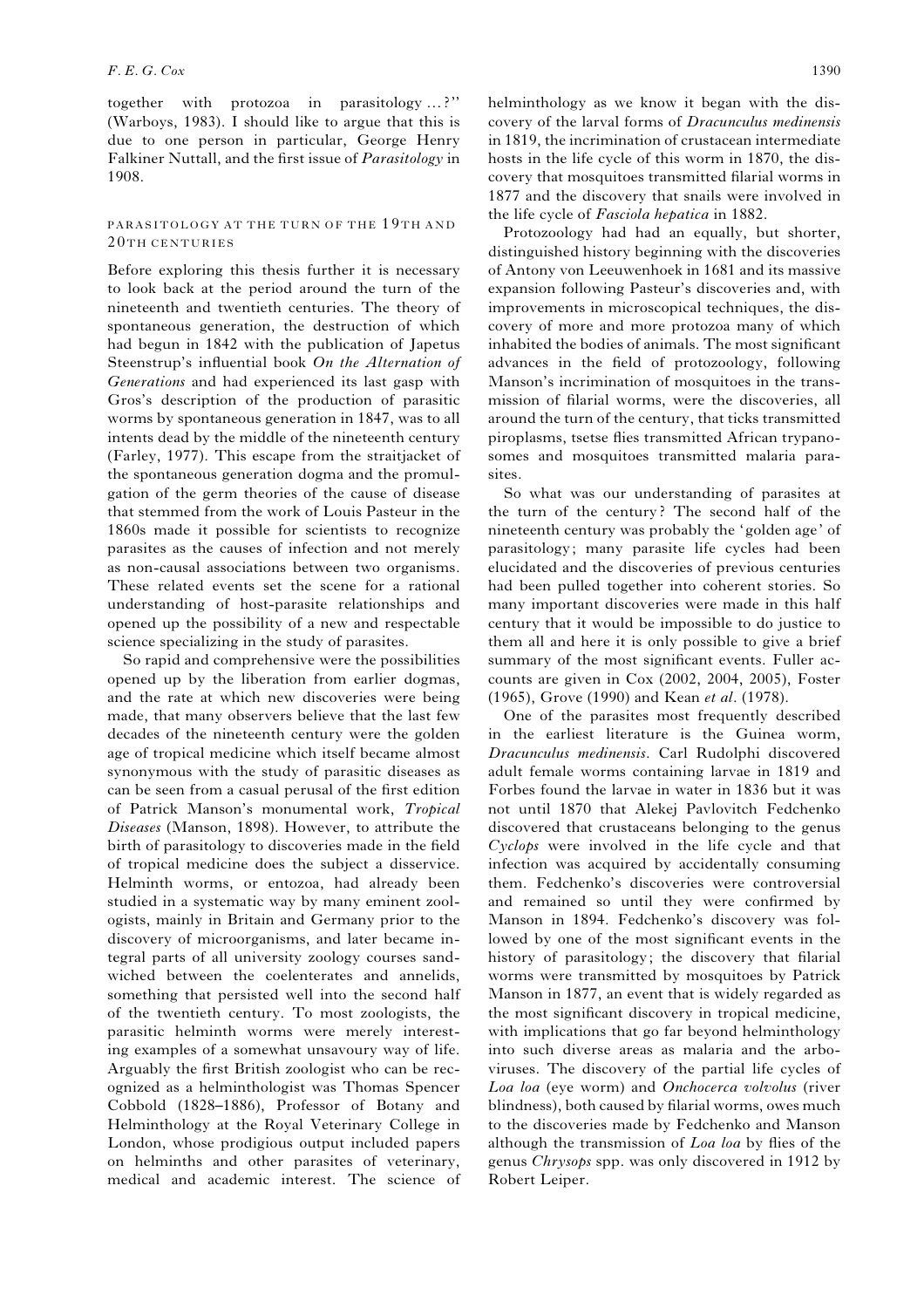Our understanding of the life cycles of a number of other parasitic infections sometimes took a long time to establish. Our knowledge of the role of worms in hookworm disease began in the early nineteenth century when Angelo Dubini found the worms in a human in 1838 but the percutaneous mode of transmission was not elucidated until the experiments of Arthur Looss in 1911. The worms that cause schistosomiasis were discovered by the German parasitologist, Theodor Bilharz, in 1851 but it was not until 1915 that the role of the snail intermediate host was discovered by Robert Thomson Leiper.

Turning now to the protozoa. Our knowledge of the causes of malaria only became possible after the discovery of the parasite itself by Charles Louis Alphonse Laveran in 1880. This was followed by the elucidation of the life cycle, incriminating mosquitoes as vectors, as suggested by Manson, first for avian malarias by Ronald Ross in 1898 and then for human malarias by the Italian scientists Battista Grassi, Amico Bignami and Giuseppe Bastianelli in the same year. Half a century was to pass before Henry Shortt and Cyril Garnham in 1947 found that there was a phase of division in the liver preceding the development of parasites in the blood, thus completing our knowledge of the life cycle. Sleeping sickness had been known in Africa for centuries but little was known about the cause which at first was suspected to be a streptococcus or, on Manson's suggestion, a filarial worm, Filaria perstans (Mansonella perstans), until the real cause was identified when Aldo Castellani discovered trypanosomes in the cerebrospinal fluid of patients suffering from sleeping sickness in 1901. The trypanosome responsible for Gambian sleeping sickness, Trypanosoma brucei gambiense, was described by Everett Dutton in 1902 and the tsetse fly vectors were identified by David Bruce and his colleagues in 1903. The second human trypanosome, Trypanosoma brucei rhodesiense, was discovered by John William Watson Stephens and Harold Benjamin Fantham in 1910. The causative organism of amoebiasis, Entamoeba histolytica, was discovered in 1875 by Friedrich Lösch (also known as Fedor Lesh) setting the scene for the elaboration of the aetiology of this ancient disease.

So, by the end of the nineteenth century, although there was still much work to be done, most of the important parasitic helminths and protozoa had been discovered, the most significant parts of their life cycles had been elucidated, most of the pieces of the various jigsaws that had accumulated over centuries had been put in place and the importance of parasites had become widely recognized. In 1899 Manson was able to write 'To-day the protozoon and the helminth … are in the ascendant' (Manson, 1899).

By 1900, the study of parasites was here to stay but, throughout their histories, helminthology and

protozoology had ploughed their own separate parallel furrows and what was needed was a jolt to bring them together. This jolt came at the beginning of the twentieth century and this is where George Nuttall came into the picture.

#### GEORGE HENRY FALKINER NUTTALL

George Henry Falkiner Nuttall was a true cosmopolitan. Born in San Francisco, California, on 5 July 1862 of a British father and American mother and educated in England, France, Germany and Switzerland he graduated in medicine from the University of California in 1884. After a year at the Johns Hopkins University in Baltimore he moved to Germany, first to Breslau and then to the University of Göttingen where he obtained his Ph.D., and it was here that he began to develop his life-long interest in parasites. In 1891, he returned briefly to Baltimore before once again returning to Germany in 1893 first to Göttingen and then to the Hygienic Institute in Berlin. A most significant and far-reaching event occurred in 1899 when he gave a course of lectures on bacteriology at the University of Cambridge, following which he was appointed University Lecturer in Bacteriology in 1900. His promotion at Cambridge was rapid, he was appointed Reader in Hygiene in 1906 and only a few days later was appointed Quick Professor of Biology with an obligation to devote himself to the '' study of Protozoa, especially such as cause disease''. Throughout his tenure as Quick Professor, Nuttall's modest research funding came from the Quick Fund which severely restricted the work of his department and in 1919 he appealed for funds to build an institute for parasitological research. As a result of this appeal Mr Percy and Mrs Elizabeth Molteno provided the money for this institution which opened in 1921 and, until 1987 when it became part of the Cambridge University Department of Pathology, was known as the Molteno Institute for Research in Parasitology. In 1931, Nuttall resigned the Quick Professorship and became Professor Emeritus in the University of Cambridge. He died suddenly in London on 16 December 1937.

Nuttall's scientific achievements are too numerous to detail here and are listed in his Royal Society obituary (Graham-Smith and Keilin, 1939). Between 1886 and 1938, he produced nearly 200 publications, some of which were in German, on immunology, serology, bacteriology, hospital hygiene, obstetrics, tropical medicine, protozoology and entomology and also a number of biographies of eminent parasitologists. Appropriately, his last paper was entitled ''Forty years of parasitology and tropical medicine'' (Nuttall, 1938).

While at Cambridge, Nuttall persuaded the Cambridge University Press to found two journals, the Journal of Hygiene in 1901 and Parasitology in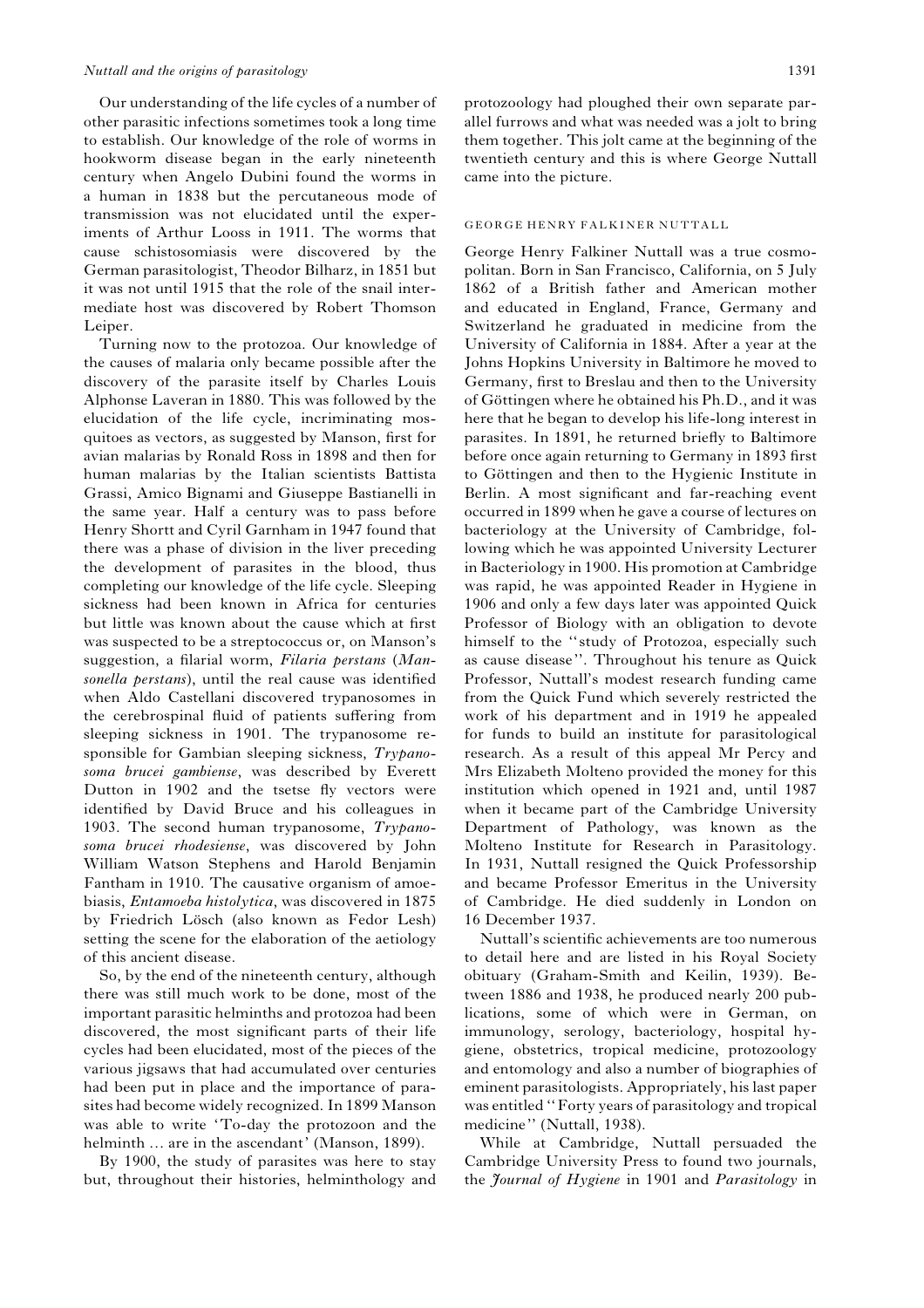1908. At the beginning of the twentieth century hygiene meant something quite different from what it does today and was largely synonymous with infectious diseases and several major institutions still carry this title, for example the London School of Hygiene and Tropical Medicine, founded in 1899, and the (now Royal) Society of Tropical Medicine and Hygiene, founded in 1907. Institutes of Hygiene flourished on the Continent of Europe, in the United States and throughout what were then the colonies. Over the years the word hygiene gradually changed its meaning and the *Journal of Hygiene* became Epidemiology and Infection in 1987. Before all this happened, however, it was the success of the *fournal* of Hygiene that led directly to the foundation of Parasitology and parasitology as a discipline.

The word discipline as applied to fields of scientific endeavour requires some explanation. The most widely used definition is a branch of knowledge or an academic subject but social historians go further than this and suggest that disciplines are actually social institutions (Lemaine et al. 1976), a topic that is discussed further in the context of parasitology by Warboys (1983). The question that then arises is when does a field of study become a discipline ? This question is easy to answer with respect to subjects such as entomology or palaeontology in which groups of individuals, originally amateurs in these examples, interested in the subject, came together to share and exchange ideas in a convivial atmosphere and to publish their ideas with the main objective of informing one another. Tropical medicine almost certainly arose as a discipline in the early years of the twentieth century as a result of the formation of societies such as the Society of Tropical Medicine and Hygiene that allowed like-minded individuals to meet together and to exchange ideas through the pages of their journals and scientific meetings. At the beginning of the twentieth century, parasitology had no such focus because nobody had defined what the subject actually encompassed. Warboys has argued that parasitology became established in the period between 1914 and 1940 when scientists began to call themselves parasitologists, parasitological institutes were formed and parasitology began to be studied in universities. I suggest that the discipline actually began 6 years earlier with the publication of the first issue of Parasitology.

#### PARASITOLOGY VOLUME 1

Parasitology first appeared as a supplement to the Journal of Hygiene and it is the foreword to this Supplement that, I believe, spelled out the parameters within which the discipline we call parasitology came in to being. Parts of this foreword are worth quoting at length:

''When the Journal of Hygiene was founded it was announced that papers on Parasitology ''in relation to

hygiene and preventive medicine'' would be published in its pages. It has, however, been felt that the Journal was becoming unduly burdened with papers dealing with the anatomy of mosquitoes, fleas, protozoa and other parasites – of great importance in themselves – but having only an indirect relation to hygiene and preventive medicine.''

''It is proposed in future to relegate all such papers to Parasitology.''

''Thus, a knowledge of the structure and biology of mosquitoes, biting flies and ticks is necessary for a comprehensive knowledge of the etiology of malaria, trypanosomiasis, spirochaetosis and piroplasmosis, and a knowledge of fleas and their habits is essential in the study of plague. Further, recent discoveries relating to parasitic worms, especially those which produce filariasis, ankylostomiasis and various intestinal diseases, have given a great stimulus to the study of the entozoa''.

''Papers on the subjects we have mentioned are now scattered in journals of widely different character, into some of which they are but grudgingly admitted. We trust that Parasitology will fulfil the purpose the editors have in view, of encouraging the study of parasitology especially relating to disease by providing a means for the publication of papers relating to pathogenic and disease-transmitting parasites.''

''It is therefore hoped that this publication will appeal not only to medical men at home and abroad, but to veterinarians, zoologists and agriculturalists''.

Despite the rather negative connotations, 'unduly burdened', ' relegate all such papers', 'grudgingly', this was the first time that the scope of parasitology had been clearly set out in that the aim of the new journal was to encourage the publication of papers relating to pathogenic and disease-transmitting parasites with particular reference to protozoa, entozoa and arthropods. The study of these three hitherto disparate groups was to be brought together under one heading, parasitology, and the subject was to have its own journal. The scene was now set for the development of the subject and parasitology had become a discipline. Universities set up courses in parasitology and established chairs in the subject, parasitological societies were formed, new journals emerged, the subject developed a literature of its own and national, regional and international conventions were held. To return to Warboys' question ''… how did helminths get lumped together with protozoa in parasitology ?'' It was because Nuttall felt that these groups, together with the arthropods that transmitted them and those that were parasites in their own right, no longer fitted into the concept of hygiene and deserved their own journal.

Over the last 100 years a lot has happened. It is of some interest to note that the original intention was that Parasitology should be issued as a separate 400–500 page Supplement to the Journal of Hygiene ''when sufficient material has accumulated''. In fact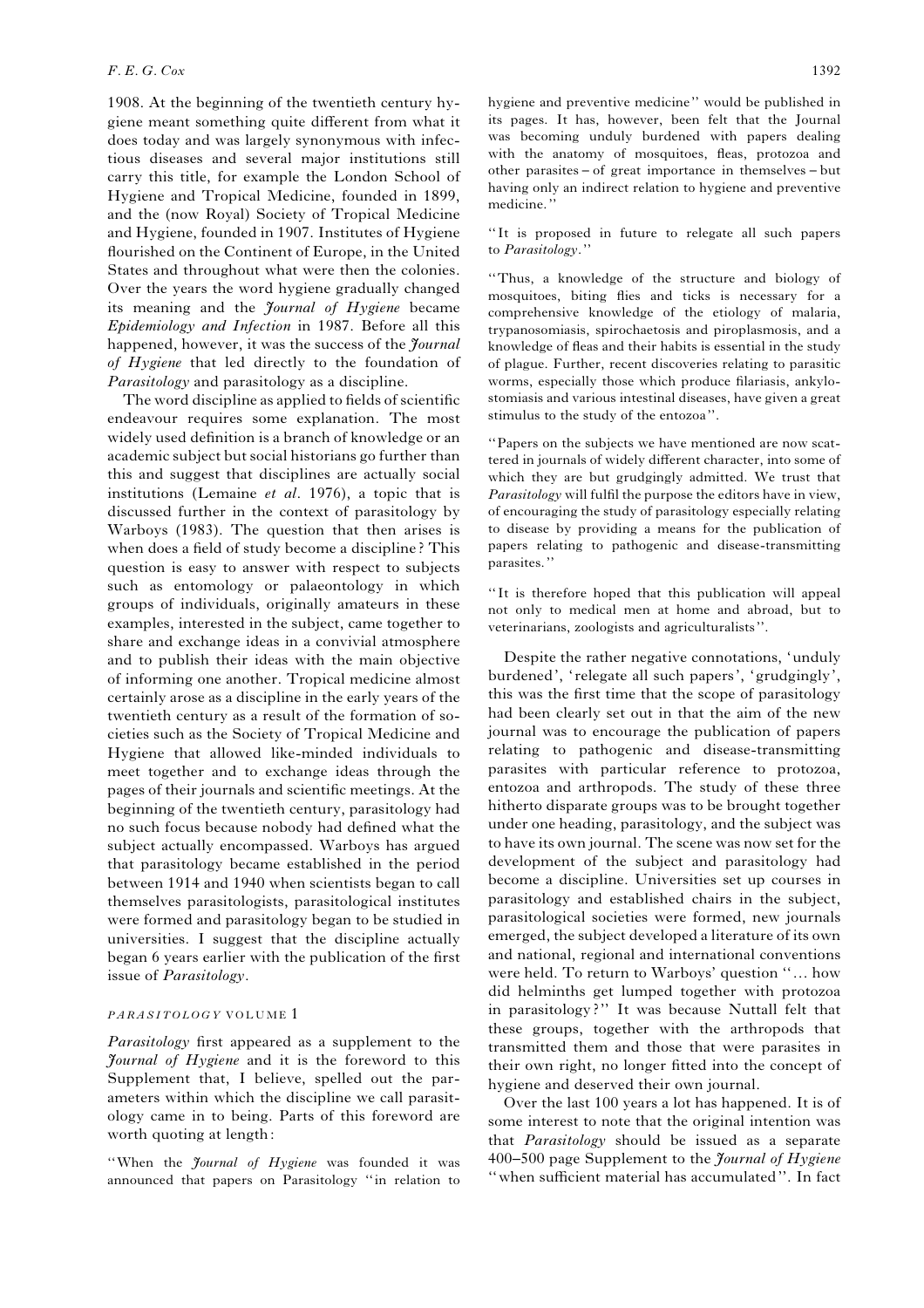#### Nuttall and the origins of parasitology 1393

the new journal was so successful that in the first year there were 4 numbers totalling 415 pages. By the time that Nuttall had retired as editor in 1933 the number of pages had exceeded 500 but these were still contained within 4 issues, a number that rose to 6, 10, 12 and now 14. It is, nevertheless, salutary to look at the first volume. There were papers on fleas, mosquitoes, leeches, ticks, schistosomiasis, filarial worms, amoebiasis, kala azar, piroplasms, trypanosomes and spirochaetes none of which, apart from possibly the latter, would have been out of place in Parasitology a century later. The list of authors in the first volume included some of the most distinguished parasitologists of the time including Nuttall himself, Aldo Castellani, Clifford Dobell, Harold Fantham, A. D. Imms, Robert Leiper, Arthur Shipley and Charles Morley Wenyon and, over the next 3 decades, the names of Ann Bishop, Patrick Buxton, Asa Chandler, Cecil Hoare, S. P. James, Kenneth Mellanby, George Salt, P. Tate, Ernest Tyzzer and many other eminent scientists featured among the authors and, subsequently, nearly everybody who had made significant contributions to parasitology has published influential papers in Parasitology.

#### PARASITOLOGY AS AN ESTABLISHED DISCIPLINE

The contents of the first volumes of Parasitology set the scene for the development of parasitology as a discipline because practitioners in the field could at long last identify with a series of criteria that defined their field and brought together protozoology, helminthology and entomology (including ticks and mites). As time went by the journal began to publish papers on other parasites such as crustaceans and molluscs that had hitherto only appeared in the pages of zoological journals and, in doing so, further defined the discipline of parasitology. It is possible that without this stimulus the subject might well have diversified into protozoology merging with microbiology on the one hand and helminth worms, insects, arachnids and other multicelluar animals remaining clearly within the remit of zoology. It is also possible that the outcome would have been the same, i.e. the emergence of parasitology as we know it. We shall never know. What is certain, however, is that following the publication of the first number of Parasitology the subject quickly took off. Warboys has stated that "... the period 1914–1940 is when parasitology was established; that is when scientists began to call themselves parasitologists, when parasitological institutes and associations were founded, when a parasitological education, usually postgraduate, became available and when journals began to proliferate and were founded in the major scientific nations'' (Warboys, 1983). This might be a valid historical assessment but to professional parasitologists I would suggest that the science of parasitology actually began to become established in 1908, not 1914, but did not reach full flowering until about half a century later towards the end of the 1950s rather than 1940.

The immediate aftermath of the Second World War, 1939–1945, left Europe reeling, the United States in a state of shock and the former colonies in turmoil. It was only when the world had settled down that parasitology really came into its own. An established discipline requires a literature of its own and following the publication of the first volume of Parasitology the Journal of Parasitology appeared in 1914, but it was only after 1950 that the other 2 of the 4 major English-language parasitology journals (to quote Warren et al. 1983) arrived on the scene, Experimental Parasitology in 1951 and the International Journal for Parasitology in 1971. There are now over 20 journals listed as parasitological, some general like the major 4 and others more specialized, for example Parasite Immunology and Molecular and Biochemical Parasitology. One indication of how much the world has changed can be seen from the fact that French and German journals, that once published the most important parasitological papers, and Japanese journals, have adopted English names and now publish in English. Another indicator of an established discipline is the number of learned Societies that it supports, and here parasitology is very rich and virtually every country with a thriving scientific community has its own society. One of the largest outside the United States is the British Society for Parasitology, founded in 1962, which publishes a symposium based on one of its annual meetings in Parasitology. One final sign of an established discipline is its ability to support international meetings and International Congresses of Parasitology (ICOPA) have been held regularly since 1964.

#### CONCLUSIONS

Although most of the major discoveries concerning the nature and life cycles of parasites had been made by the first decade of the twentieth century and parasitology was beginning to emerge as a discipline it still lacked a distinctive focal point. This focus came in 1908 when George Nuttall founded a new journal, Parasitology, as a Supplement to the *Journal* of  $Hygiene$ , in order to cater for increasing numbers of papers on protozoology, helminthology and entomology that were threatening to swamp the *fournal* of Hygiene. This brought these three subjects together formally under one heading for the first time and established the discipline of parasitology. The next half century witnessed a massive increase in interest in parasitology with the foundation of university departments, new journals and books and national and international conferences mainly reflecting the three separate areas, protozoology,